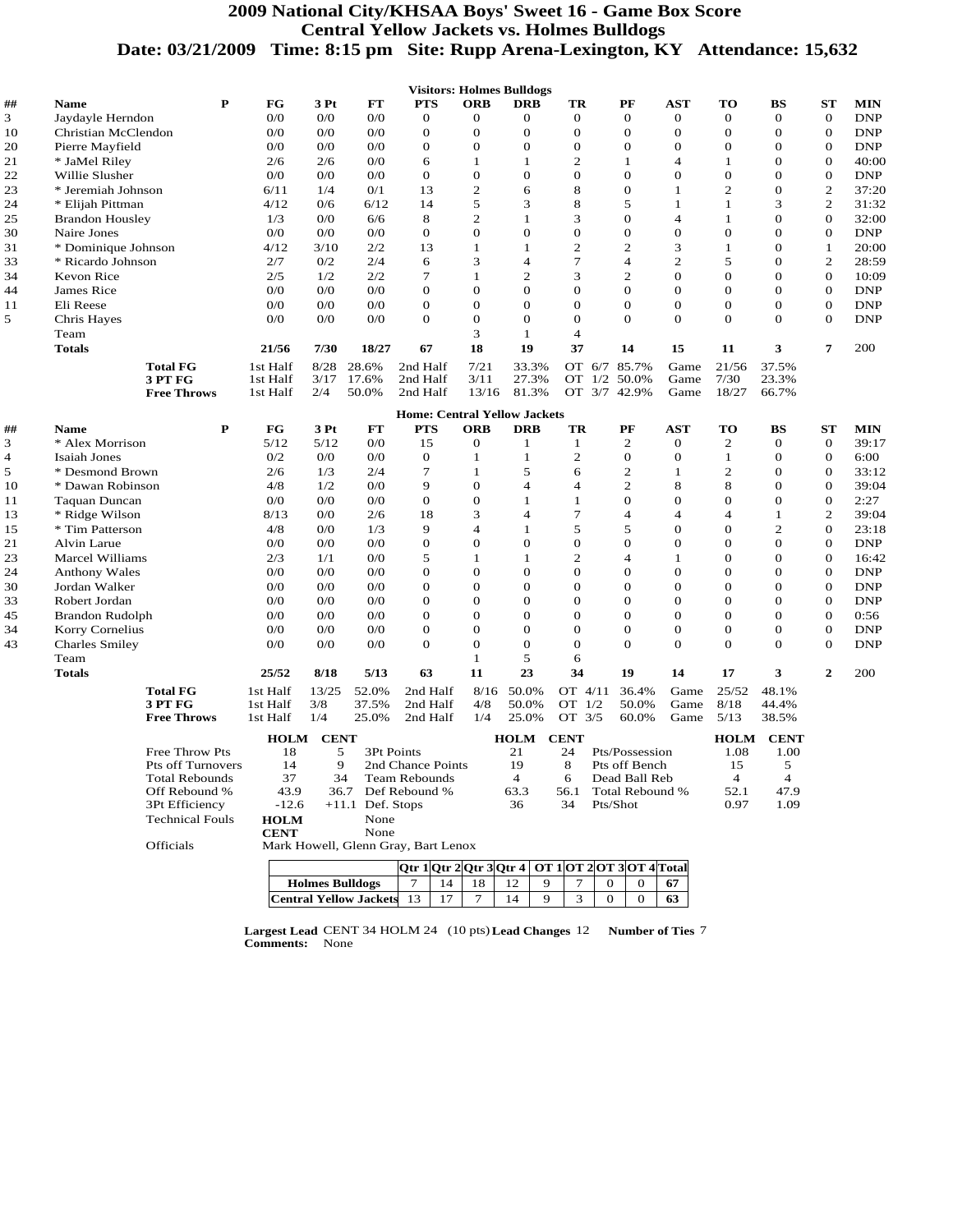## **FIRST HALF**

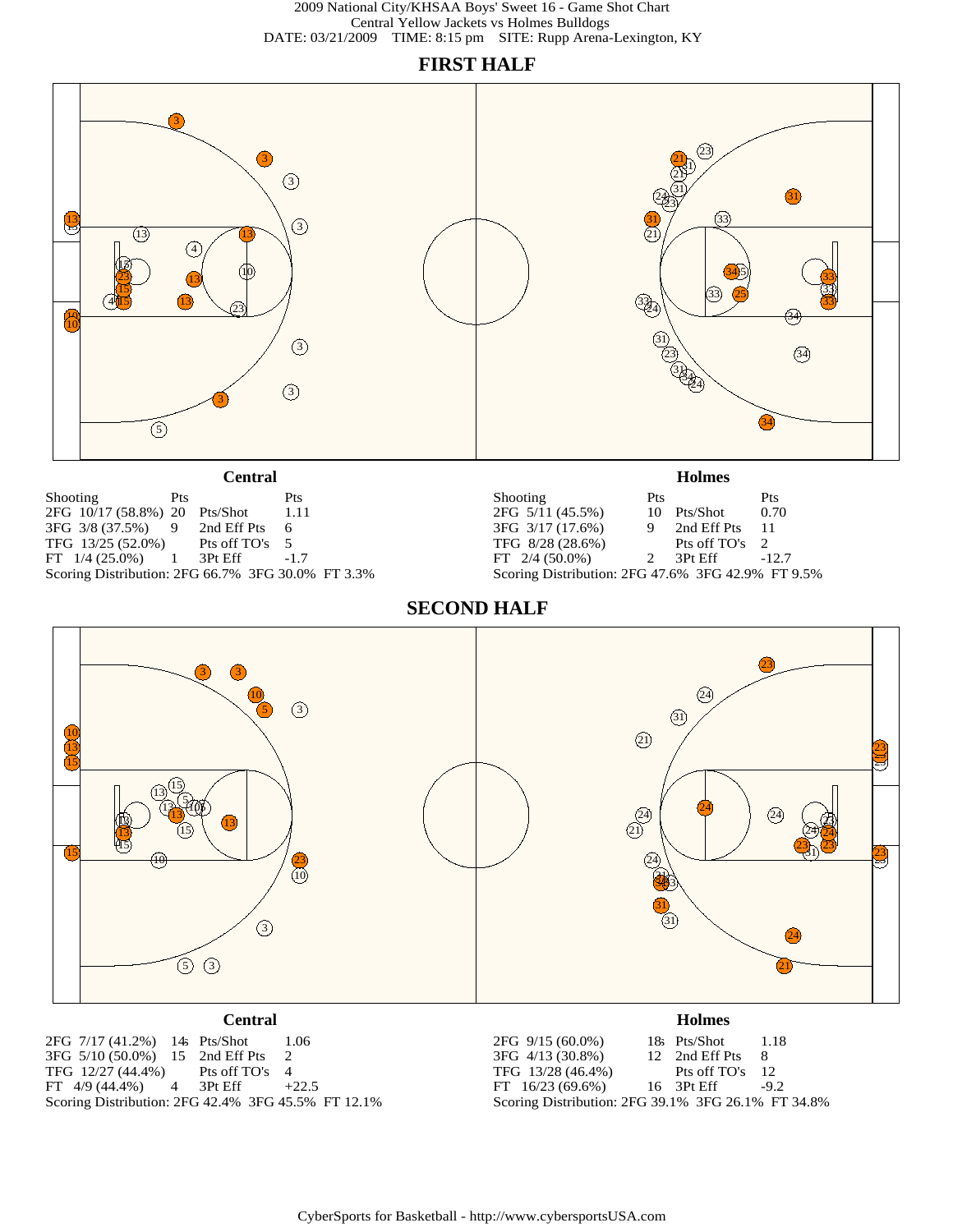## 2009 National City/KHSAA Boys' Sweet 16 - Scoring Timeline Report Central Yellow Jackets vs. Holmes Bulldogs DATE: 03/21/2009 TIME: 8:15 pm SITE: Rupp Arena-Lexington, KY



Largest Lead CENT 34 HOLM 24 (10 pts) Lead Changes 12 Number of Ties 7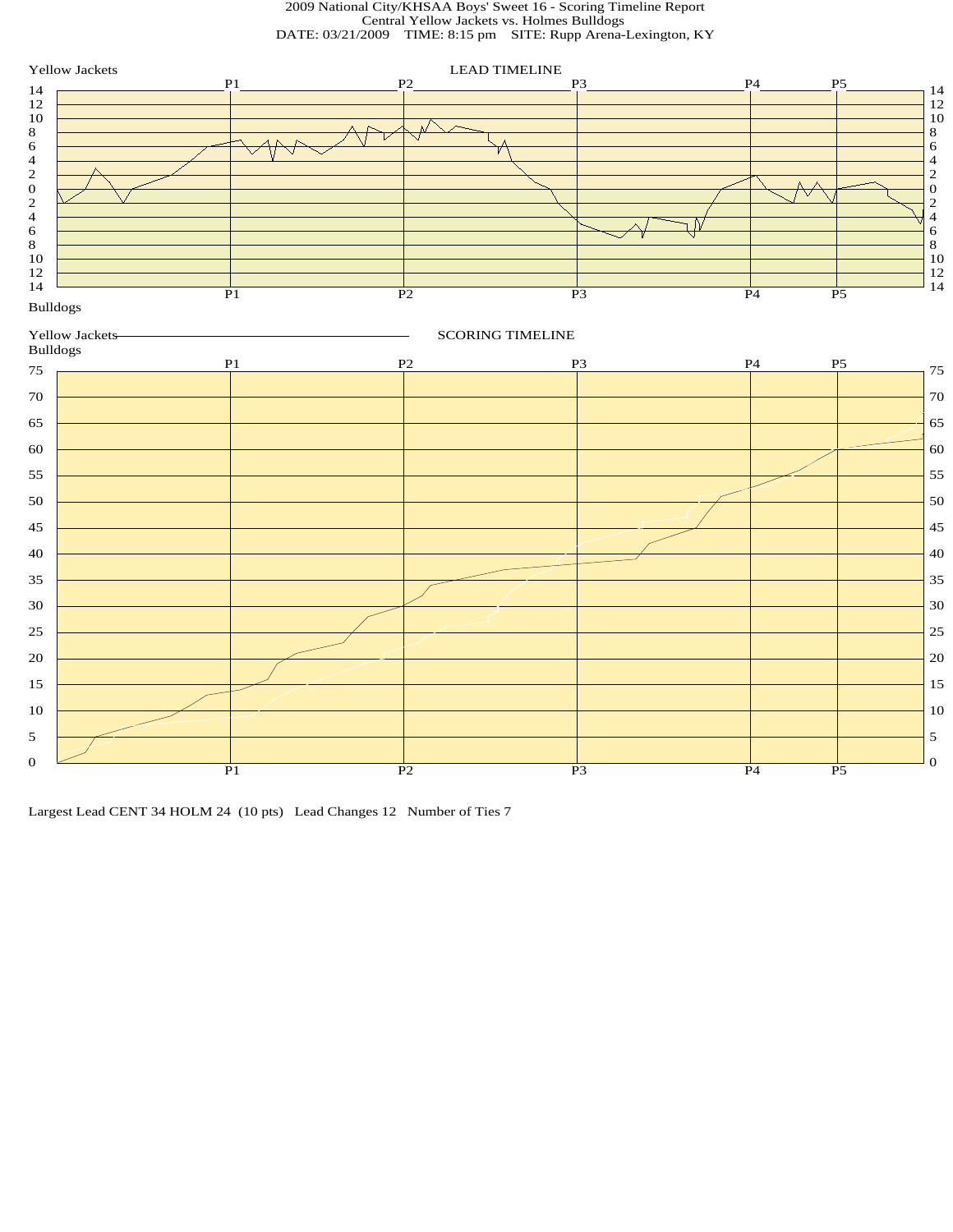**2009 National City/KHSAA Boys' Sweet 16 - Play by Play Report - Scoring Only (pg 1) Central Yellow Jackets vs. Holmes Bulldogs**

**Date: 03/21/2009 Time: 8:15 pm Site: Rupp Arena-Lexington, KY Attendance: 15,632**

| Name        | <b>Action</b>                                         | Action                                              | <b>Score</b><br>$0 - 2$ | 1              | <b>Clock</b>       | <b>Diff</b>    | <b>Name</b><br>7:40 $-2$ (L1) R Johnson | <b>Action</b><br>Putback Made             | <b>Action</b>    |
|-------------|-------------------------------------------------------|-----------------------------------------------------|-------------------------|----------------|--------------------|----------------|-----------------------------------------|-------------------------------------------|------------------|
| T Patterson | Putback Made                                          |                                                     | $2 - 2$                 | $\mathbf{1}$   |                    | 6:41 $(T1)$    |                                         |                                           |                  |
| A Morrison  | 3Pt Made                                              | <b>R</b> Wilson Assist                              | $5 - 2$                 | $\mathbf{1}$   |                    | 6:13 $+3$ (L2) |                                         |                                           |                  |
|             |                                                       |                                                     | $5 - 4$                 | $\mathbf{1}$   | $5:34 +1$          |                | D Johnson                               | FG Made                                   |                  |
|             |                                                       |                                                     | $5 - 7$                 | 1              |                    |                | 4:56 $-2$ (L3) J Riley                  | 3Pt Made                                  | D Johnson Assist |
| D Robinson  | Layup Made                                            |                                                     | $7 - 7$                 | 1              | 4:33 $(T2)$        |                |                                         |                                           |                  |
| R Wilson    | Layup Made                                            |                                                     | $9 - 7$                 | $\mathbf{1}$   |                    | $2:44 +2(L4)$  |                                         |                                           |                  |
| T Patterson | Putback Made                                          |                                                     | $11 - 7$                | $\mathbf{1}$   | $1:51 +4$          |                |                                         |                                           |                  |
| M Williams  | Putback Made                                          |                                                     | $13 - 7$                | $\mathbf{1}$   | $1:05 + 6$         |                |                                         |                                           |                  |
|             |                                                       | End of Period Summary Yellow Jackets 13 Bulldogs 7  |                         |                |                    |                |                                         |                                           |                  |
|             | Largest Lead: Yellow Jackets 13 Bulldogs 7 (6 pts)    |                                                     |                         |                |                    |                |                                         | Lead Changes: 4 Ties: 2                   |                  |
|             | Lead in Period: Yellow Jackets 13 Bulldogs 7 (6 pts)  |                                                     |                         |                |                    |                |                                         | Lead Changes: 3 Ties: 2 (this period)     |                  |
|             | 4 for 0 oppo pts                                      |                                                     |                         |                | <b>Turnovers</b>   |                |                                         | 1 for 2 oppo pts                          |                  |
|             | 3 for 6 pts                                           |                                                     |                         |                | 2nd Chances        |                |                                         | 5 for 4 pts                               |                  |
|             | $6/11$ for 54.5 %                                     |                                                     |                         |                | <b>Field Goals</b> |                |                                         | 3/16 for 18.8 %                           |                  |
|             | $0/1$ for 0.00 %                                      |                                                     |                         |                | <b>Free Throws</b> |                |                                         | $0/2$ for 0.00 %                          |                  |
| T Patterson | FT Made                                               |                                                     | $14-7$                  | 2              | $7:31 + 7$         |                |                                         |                                           |                  |
|             |                                                       |                                                     | $14-9$                  | 2              | $6:59 + 5$         |                | K Rice                                  | FG Made                                   |                  |
| R Wilson    | FG Made                                               | D Robinson Assist                                   | $16-9$                  | 2              | $6:16$ +7          |                |                                         |                                           |                  |
|             |                                                       |                                                     | $16-12$                 | 2              | $6:02 +4$          |                | K Rice                                  | 3Pt Made                                  | J Johnson Assist |
| A Morrison  | 3Pt Made                                              | D Robinson Assist                                   | 19-12                   | $\mathbf{2}$   | $5:50 + 7$         |                |                                         |                                           |                  |
|             |                                                       |                                                     | $19 - 14$               | 2              | $5:07 + 5$         |                | <b>B</b> Housley                        | FG Made                                   | J Riley Assist   |
| R Wilson    | FG Made                                               |                                                     | $21 - 14$               | 2              | $4:56$ +7          |                |                                         |                                           |                  |
|             |                                                       |                                                     | $21 - 16$               | $\mathbf{2}$   | $3:47 + 5$         |                | R Johnson                               | Putback Made                              |                  |
| D Brown     | Layup Made                                            | R Wilson Assist                                     | $23 - 16$               | 2              | $2:47 + 7$         |                |                                         |                                           |                  |
| D Robinson  | Layup Made                                            |                                                     | $25 - 16$               | $\overline{c}$ | $2:22 + 9$         |                |                                         |                                           |                  |
|             |                                                       |                                                     | $25-19$                 | 2              | $1:49 + 6$         |                | D Johnson                               | 3Pt Made                                  | J Riley Assist   |
| A Morrison  | 3Pt Made                                              | D Robinson Assist                                   | 28-19                   | 2              | $1:38$ +9          |                |                                         |                                           |                  |
| M Williams  | <b>Personal Foul</b>                                  |                                                     | 28-20                   | $\mathbf{2}$   | $0:55 + 8$         |                | K Rice                                  | FT Made                                   |                  |
|             |                                                       |                                                     | 28-21                   | 2              | $0:55 + 7$         |                | K Rice                                  | FT Made                                   |                  |
| R Wilson    | FG Made                                               | D Robinson Assist                                   | $30 - 21$               | 2              | $0:04$ +9          |                |                                         |                                           |                  |
|             |                                                       | End of Period Summary Yellow Jackets 30 Bulldogs 21 |                         |                |                    |                |                                         |                                           |                  |
|             | Largest Lead: Yellow Jackets 25 Bulldogs 16 (9 pts)   |                                                     |                         |                |                    |                |                                         | Lead Changes: 4 Ties: 2                   |                  |
|             | Lead in Period: Yellow Jackets 25 Bulldogs 16 (9 pts) |                                                     |                         |                |                    |                |                                         | Lead Changes: $0$ Ties: $0$ (this period) |                  |
|             | 2 for 2 oppo pts                                      |                                                     |                         |                | <b>Turnovers</b>   |                |                                         | 3 for 3 oppo pts                          |                  |
|             | 3 for 0 pts                                           |                                                     |                         |                | 2nd Chances        |                |                                         | 4 for 7 pts                               |                  |
|             | 7/14 for 50.0 %                                       |                                                     |                         |                | <b>Field Goals</b> |                |                                         | 5/12 for 41.7 %                           |                  |
|             | 1/3 for 33.3 $%$                                      |                                                     |                         |                | <b>Free Throws</b> |                |                                         | 2/2 for 100 %                             |                  |
|             |                                                       |                                                     | $30 - 23$               | 3              | $7:19$ +7          |                | J Johnson                               | Putback Made                              |                  |
| D Robinson  | Layup Made                                            |                                                     | $32 - 23$               | 3              | $7:09 +9$          |                |                                         |                                           |                  |
| R Wilson    | Personal Foul                                         |                                                     | $32 - 24$               | 3              | $7:02 + 8$         |                | E Pittman                               | FT Made                                   |                  |
| T Patterson | Layup Made                                            | D Robinson Assist                                   | 34-24                   | 3              | $6:45$ +10         |                |                                         |                                           |                  |
|             |                                                       |                                                     | 34-26                   | 3              | $6:01 + 8$         |                | E Pittman                               | FG Made                                   | D Johnson Assist |
| D Brown     | FT Made                                               |                                                     | 35-26                   | 3              | $5:36$ +9          |                |                                         |                                           |                  |
| M Williams  | Personal Foul                                         |                                                     | $35 - 27$               | 3              | $4:06 + 8$         |                | E Pittman                               | FT Made                                   |                  |
|             |                                                       |                                                     | $35 - 28$               | 3              | $4:06$ +7          |                | E Pittman                               | FT Made                                   |                  |
|             |                                                       |                                                     | 35-29                   | 3              | $3:39 + 6$         |                | <b>B</b> Housley                        | FT Made                                   |                  |
|             |                                                       |                                                     |                         |                |                    |                |                                         |                                           |                  |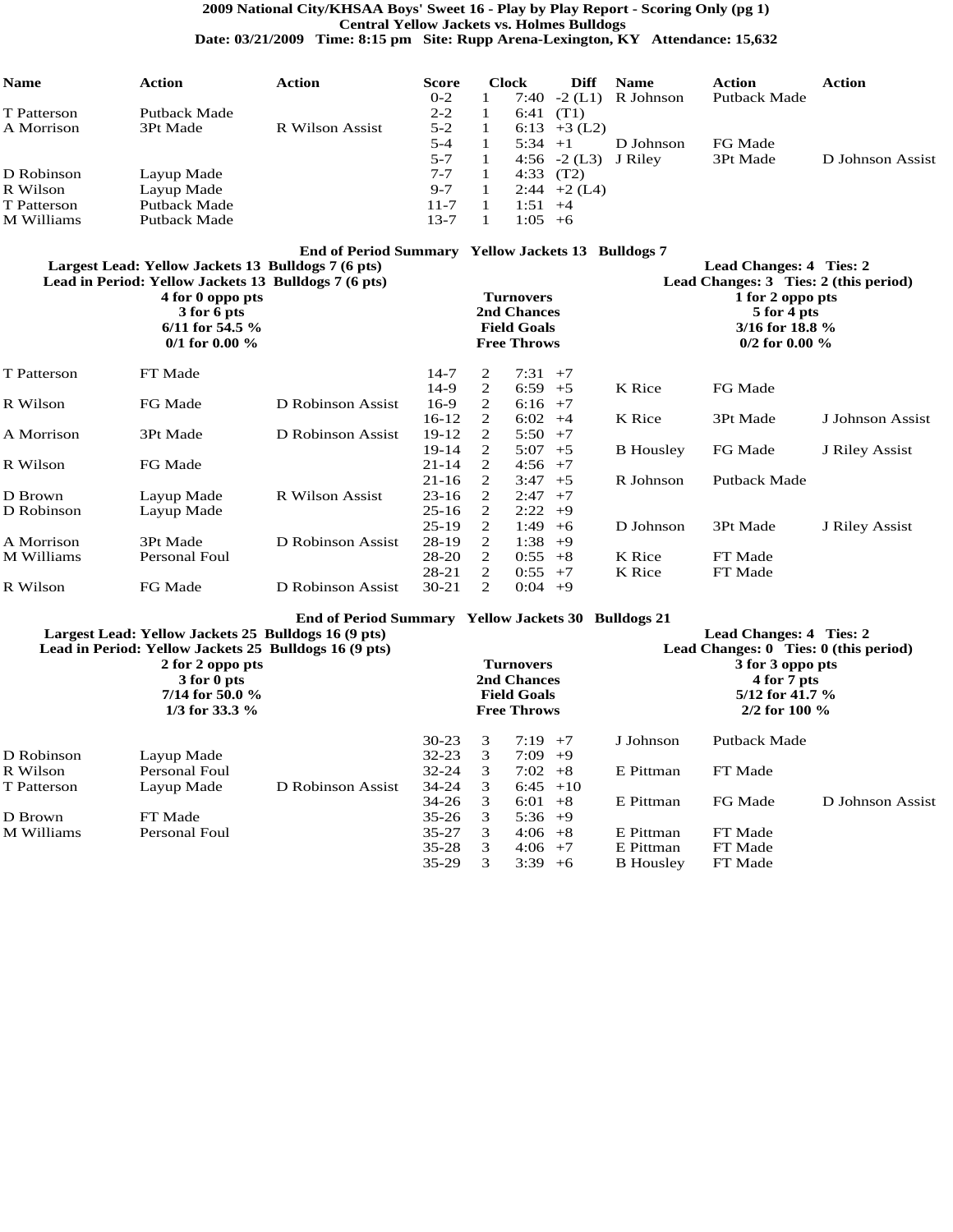**2009 National City/KHSAA Boys' Sweet 16 - Play by Play Report - Scoring Only (pg 2) Central Yellow Jackets vs. Holmes Bulldogs**

**Date: 03/21/2009 Time: 8:15 pm Site: Rupp Arena-Lexington, KY Attendance: 15,632**

| <b>Name</b> | Action        | <b>Action</b>     | Score     |               | Clock      | Diff           | <b>Name</b>      | Action   | Action                  |
|-------------|---------------|-------------------|-----------|---------------|------------|----------------|------------------|----------|-------------------------|
|             |               |                   | $35 - 30$ | 3             | $3:39 + 5$ |                | <b>B</b> Housley | FT Made  |                         |
| R Wilson    | Layup Made    | M Williams Assist | $37 - 30$ | 3             | $3:20 + 7$ |                |                  |          |                         |
|             |               |                   | 37-33     | 3             | $3:00 +4$  |                | J Johnson        | 3Pt Made | D Johnson Assist        |
|             |               |                   | 37-36     | n,            | $1:57 +1$  |                | D Johnson        | 3Pt Made | <b>B</b> Housley Assist |
| M Williams  | Personal Foul |                   | 37-37     | 3             |            | $1:13$ $(T3)$  | E Pittman        | FT Made  |                         |
|             |               |                   | 37-39     | $\mathcal{F}$ |            | $0:52$ -2 (L5) | E Pittman        | FG Made  | <b>B</b> Housley Assist |
|             |               |                   |           |               |            |                |                  |          |                         |

## **End of Period Summary Yellow Jackets 37 Bulldogs 39**

**Largest Lead: Yellow Jackets 34 Bulldogs 24 (10 pts) Lead Changes: 5 Ties: 3**

|             | Lead in Period: Yellow Jackets 34 Bulldogs 24 (10 pts)<br>6 for 7 oppo pts<br>1 for 0 pts<br>3/7 for 42.9 %<br>1/4 for 25.0 $\%$ |                   |           | <b>Turnovers</b><br>2nd Chances<br><b>Field Goals</b><br><b>Free Throws</b> |            | Lead Changes: 1 Ties: 1 (this period)<br>4 for 1 oppo pts<br>5 for 4 pts<br>5/11 for 45.5 $\%$<br>6/8 for 75.0 $\%$ |                  |              |                  |  |  |
|-------------|----------------------------------------------------------------------------------------------------------------------------------|-------------------|-----------|-----------------------------------------------------------------------------|------------|---------------------------------------------------------------------------------------------------------------------|------------------|--------------|------------------|--|--|
|             |                                                                                                                                  |                   | $37 - 42$ | $\overline{4}$                                                              | $7:49 - 5$ |                                                                                                                     | D Johnson        | 3Pt Made     | E Pittman Assist |  |  |
|             |                                                                                                                                  |                   | $37 - 44$ | $\overline{4}$                                                              | $6:00 - 7$ |                                                                                                                     | E Pittman        | Putback Made |                  |  |  |
| T Patterson | Layup Made                                                                                                                       |                   | 39-44     | $\overline{4}$                                                              | $5:17 - 5$ |                                                                                                                     |                  |              |                  |  |  |
| R Wilson    | <b>Personal Foul</b>                                                                                                             |                   | $39-45$   | $\overline{4}$                                                              | $4:59 - 6$ |                                                                                                                     | D Johnson        | FT Made      |                  |  |  |
|             |                                                                                                                                  |                   | 39-46     | $\overline{4}$                                                              | $4:59 - 7$ |                                                                                                                     | D Johnson        | FT Made      |                  |  |  |
| D Robinson  | 3Pt Made                                                                                                                         | D Brown Assist    | 42-46     | $\overline{4}$                                                              | $4:40 - 4$ |                                                                                                                     |                  |              |                  |  |  |
|             |                                                                                                                                  |                   | $42 - 47$ | 4                                                                           | $2:54 - 5$ |                                                                                                                     | E Pittman        | FT Made      |                  |  |  |
|             |                                                                                                                                  |                   | $42 - 48$ | 4                                                                           | $2:54 - 6$ |                                                                                                                     | E Pittman        | FT Made      |                  |  |  |
|             |                                                                                                                                  |                   | 42-49     | $\overline{4}$                                                              | $2:36 - 7$ |                                                                                                                     | R Johnson        | FT Made      |                  |  |  |
| A Morrison  | 3Pt Made                                                                                                                         | D Robinson Assist | 45-49     | 4                                                                           | $2:30 -4$  |                                                                                                                     |                  |              |                  |  |  |
|             |                                                                                                                                  |                   | 45-50     | 4                                                                           | $2:21 - 5$ |                                                                                                                     | <b>B</b> Housley | FT Made      |                  |  |  |
|             |                                                                                                                                  |                   | $45 - 51$ | 4                                                                           | $2:21 - 6$ |                                                                                                                     | <b>B</b> Housley | FT Made      |                  |  |  |
| A Morrison  | 3Pt Made                                                                                                                         | D Robinson Assist | 48-51     | 4                                                                           | $1:58 - 3$ |                                                                                                                     |                  |              |                  |  |  |
| M Williams  | 3Pt Made                                                                                                                         | R Wilson Assist   | 51-51     | 4                                                                           | 1:21       | (T4)                                                                                                                |                  |              |                  |  |  |

**End of Period Summary Yellow Jackets 51 Bulldogs 51**

|  |  |  |  |  |  | Largest Lead: Yellow Jackets 34 Bulldogs 24 (10 pts) |  |
|--|--|--|--|--|--|------------------------------------------------------|--|
|  |  |  |  |  |  |                                                      |  |

|          | Lead in Period: Yellow Jackets 37 Bulldogs 44 (7 pts)<br>4 for 3 oppo pts<br>1 for 0 pts<br>5/9 for 55.6 $%$<br>0/0 for 0.00 $\%$ |                   |       | <b>Turnovers</b><br>2nd Chances<br><b>Field Goals</b><br><b>Free Throws</b> |             | Lead Changes: 0 Ties: 1 (this period)<br>1 for 0 oppo pts<br>3 for 2 pts<br>$2/10$ for 20.0 %<br>7/8 for 87.5 $\%$ |           |            |                         |  |  |
|----------|-----------------------------------------------------------------------------------------------------------------------------------|-------------------|-------|-----------------------------------------------------------------------------|-------------|--------------------------------------------------------------------------------------------------------------------|-----------|------------|-------------------------|--|--|
| R Wilson | FG Made                                                                                                                           | D Robinson Assist | 53-51 | 5                                                                           |             | $3:44 +2(L6)$                                                                                                      |           |            |                         |  |  |
|          |                                                                                                                                   |                   | 53-53 | 5                                                                           | $3:14$ (T5) |                                                                                                                    | E Pittman | FG Made    | J Riley Assist          |  |  |
|          |                                                                                                                                   |                   | 53-55 | 5                                                                           |             | $2:01 - 2(L7)$                                                                                                     | J Johnson | Layup Made | <b>B</b> Housley Assist |  |  |
| D Brown  | 3Pt Made                                                                                                                          | R Wilson Assist   | 56-55 | 5                                                                           |             | 1:44 + 1 $(L8)$                                                                                                    |           |            |                         |  |  |
|          |                                                                                                                                   |                   | 56-57 | 5                                                                           |             | 1:21 $-1$ (L9)                                                                                                     | J Johnson | FG Made    | <b>B</b> Housley Assist |  |  |
| R Wilson | Putback Made                                                                                                                      |                   | 58-57 | 5                                                                           |             | $0:55$ +1 (L10)                                                                                                    |           |            |                         |  |  |
|          |                                                                                                                                   |                   | 58-60 | 5                                                                           |             | $0:13 -2$ (L11) J Riley                                                                                            |           | 3Pt Made   | R Johnson Assist        |  |  |
| R Wilson | FG Made                                                                                                                           |                   | 60-60 | 5                                                                           | 0:01        | (T <sub>6</sub> )                                                                                                  |           |            |                         |  |  |

**End of Period Summary Yellow Jackets 60 Bulldogs 60**

**Largest Lead: Yellow Jackets 34 Bulldogs 24 (10 pts) Lead Changes: 11 Ties: 6 Lead in Period: Yellow Jackets 53 Bulldogs 51 (2 pts) Lead Changes: 5** Ties: 2 (this period) **Lead Changes: 5** Ties: 2 (this period) **Lead Changes: 5** Ties: 2 (this period) **Period Example 1** to the period) **Periodic 0 for 0 oppo pts 2 for 2 pts 2nd Chances 0 for 0 pts**

Lead Changes: 5 Ties: 4